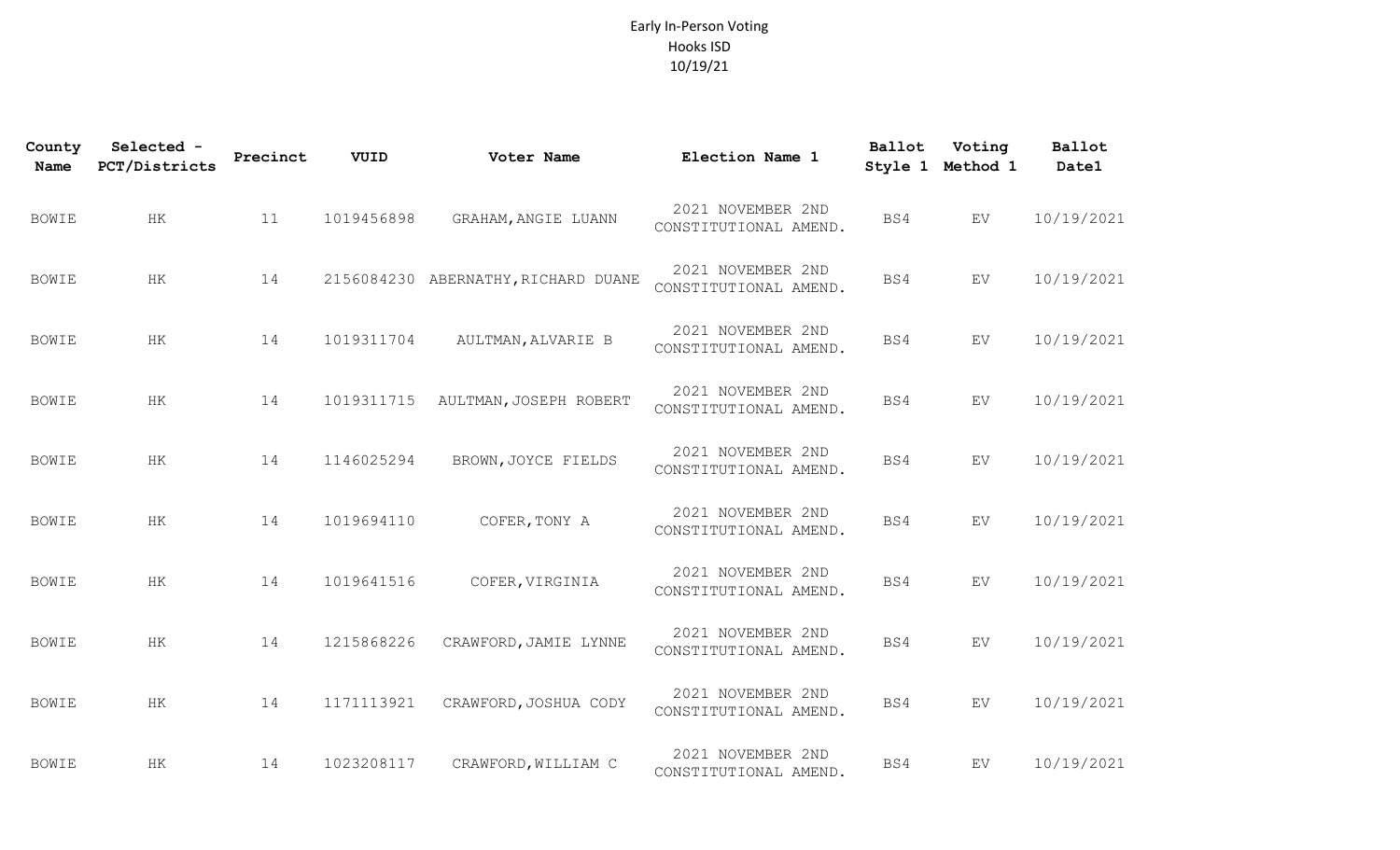## Early In-Person Voting Hooks ISD 10/19/21

| <b>BOWIE</b> | $\rm{HK}$ | 14 | 1019959625 | ELLIS, JASON MICHAEL           | 2021 NOVEMBER 2ND<br>CONSTITUTIONAL AMEND. | BS4 | ${\rm EV}$                 | 10/19/2021 |
|--------------|-----------|----|------------|--------------------------------|--------------------------------------------|-----|----------------------------|------------|
| <b>BOWIE</b> | HK        | 14 | 1019623677 | HARRIS, MARSHALL JAY           | 2021 NOVEMBER 2ND<br>CONSTITUTIONAL AMEND. | BS4 | EV                         | 10/19/2021 |
| <b>BOWIE</b> | HK        | 14 | 1019631348 | HEATH, JAMES MITCHELL          | 2021 NOVEMBER 2ND<br>CONSTITUTIONAL AMEND. | BS4 | ${\rm EV}$                 | 10/19/2021 |
| <b>BOWIE</b> | HK        | 14 | 1142138906 | HEATH, WANDA SUE               | 2021 NOVEMBER 2ND<br>CONSTITUTIONAL AMEND. | BS4 | ${\rm EV}$                 | 10/19/2021 |
| <b>BOWIE</b> | $\rm{HK}$ | 14 | 2145265856 | LOMAX, BERNARD CARL            | 2021 NOVEMBER 2ND<br>CONSTITUTIONAL AMEND. | BS4 | ${\rm EV}$                 | 10/19/2021 |
| <b>BOWIE</b> | HK        | 14 | 1019365801 | PAGE, TERESA COKER             | 2021 NOVEMBER 2ND<br>CONSTITUTIONAL AMEND. | BS4 | ${\rm EV}$                 | 10/19/2021 |
| <b>BOWIE</b> | HK        | 14 | 1019584863 | SHELTON, DIANN ELAINE          | 2021 NOVEMBER 2ND<br>CONSTITUTIONAL AMEND. | BS4 | ${\rm EV}$                 | 10/19/2021 |
| <b>BOWIE</b> | HK        | 14 | 1019679622 | SHELTON, JERRY MICHAEL         | 2021 NOVEMBER 2ND<br>CONSTITUTIONAL AMEND. | BS4 | ${\rm EV}$                 | 10/19/2021 |
| <b>BOWIE</b> | HK        | 30 | 1031165888 | ALLEN, KATHY GENTRY            | 2021 NOVEMBER 2ND<br>CONSTITUTIONAL AMEND. | BS4 | ${\rm EV}$                 | 10/19/2021 |
| <b>BOWIE</b> | $\rm{HK}$ | 30 | 1029404624 | ALLEN, MICHAEL REED            | 2021 NOVEMBER 2ND<br>CONSTITUTIONAL AMEND. | BS4 | $\mathop{\rm EV}\nolimits$ | 10/19/2021 |
| <b>BOWIE</b> | HK        | 30 | 1182571152 | CRAWFORD, SUZANNE<br>ELIZABETH | 2021 NOVEMBER 2ND<br>CONSTITUTIONAL AMEND. | BS4 | EV                         | 10/19/2021 |